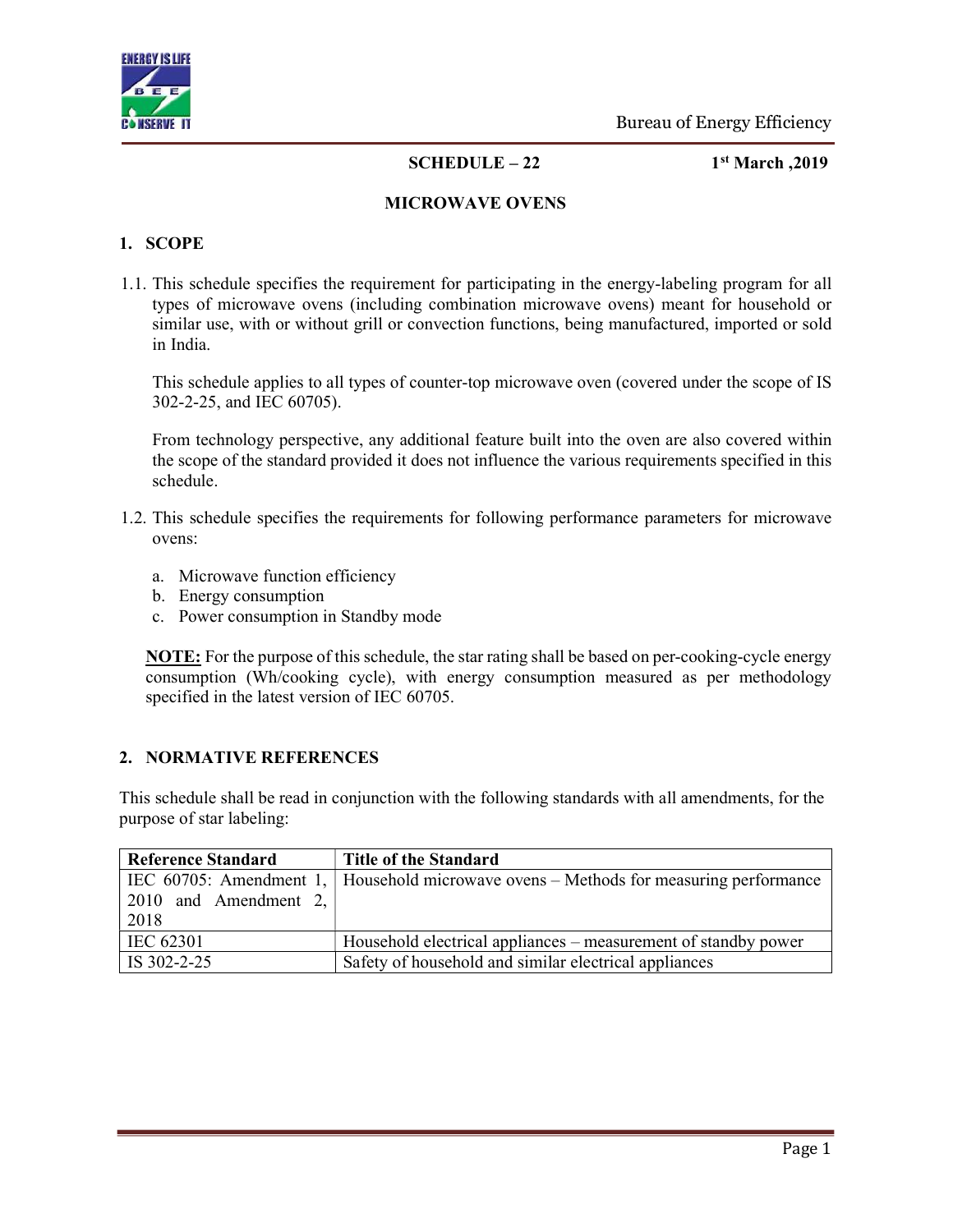

# 3. TERMINOLOGY

For the purpose of this schedule the following definitions in addition to those given in IEC 60705, and IS 302-2-25 shall apply.

3.1 Family of models: Family of models is the range of models of a particular brand, to which a single set of test reports is applicable and where each of the models has the same physical characteristics, energy performance, microwave function efficiency, standby power and other performance characteristics.

3.2 Label means any written, printed, marked, stamped or graphic matter affixed to, or appearing on the microwave oven.

3.3 Validity of Label: means the validity period of energy consumption norm under energy labeling plan specified in this schedule.

# 4. TESTING GUIDELINES

4.1 Methods of Tests: The tests specified in this schedule shall be carried out as per IEC 60705 with all Amendments and IEC 62301. The testing guideline for each of the performance parameters is mentioned below.

#### 4.2 Testing parameters

4.2.1 Microwave power output: The test for measuring microwave power output shall be conducted as per IEC 60705 Amendment 1 and Amendment 2. The value of microwave power output shall be reported in Watts.

4.2.2 Microwave function efficiency: The test for measuring microwave function efficiency of the microwave oven shall be conducted as per IEC 60705 Amendment 1 and Amendment 2. The value of microwave function efficiency shall be indicated as a percentage.

4.2.3 Energy consumption (per cooking cycle): The per-cooking-cycle energy consumption of the microwave oven shall be calculated as per IEC 60705 Amendment 1 and Amendment 2. The energy consumption shall be reported in Wh/cooking cycle.

4.2.4 Power consumption in Standby mode: The standby power of the microwave oven shall be calculated as per IEC 62301 with all amendments.

4.2.5 Testing conditions: As per the methods prescribed in IEC 60705, and IEC 62301 respectively.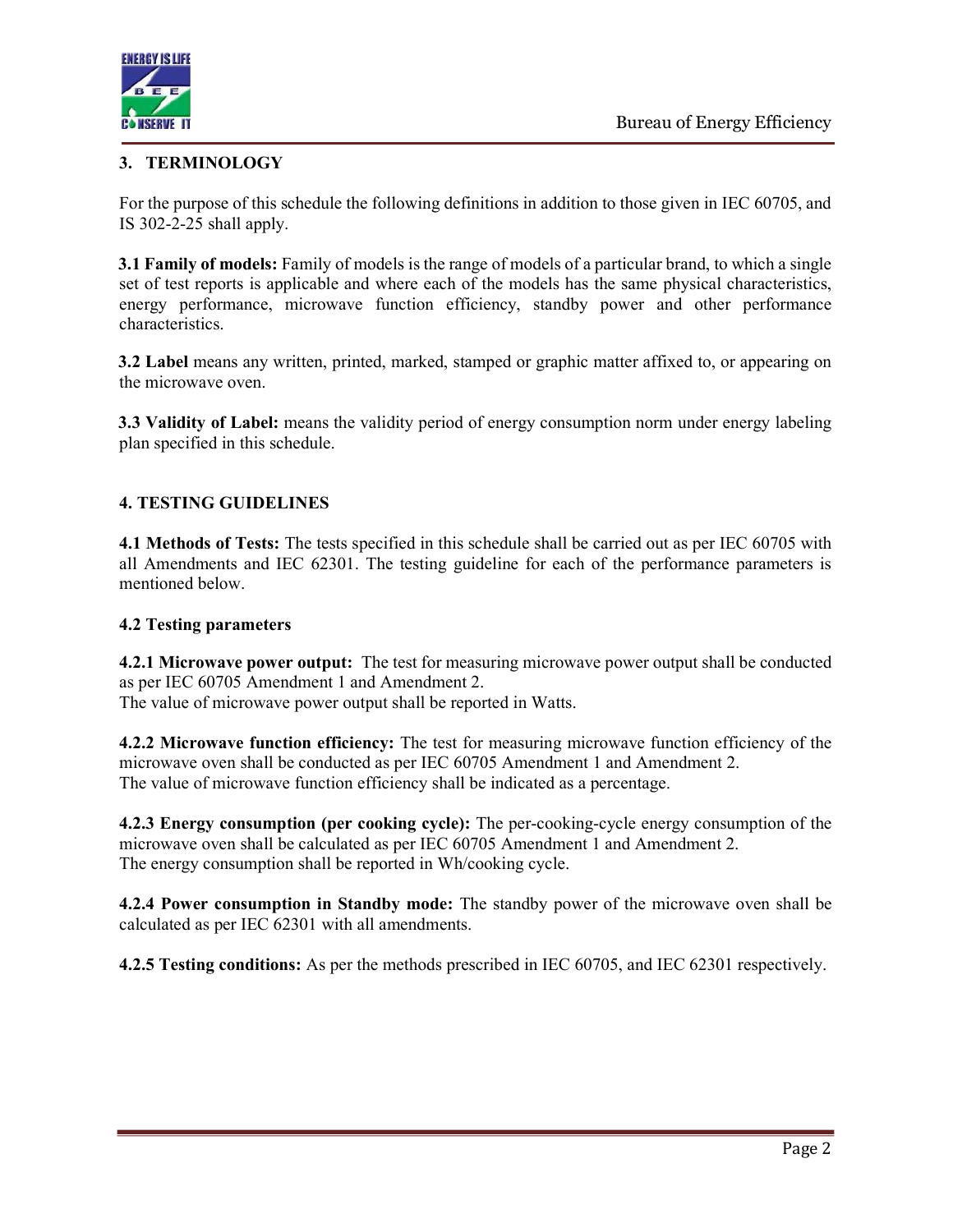

# 5. TEST REPORT

The results of test shall be reported in the prescribed format as given in Annexure I of this Schedule. Test report of 3 samples for each model of Microwave Oven is required for registration.

All 3 tests i.e. Standby power, Microwave Function Efficiency and Energy consumption is required for each of the 3 samples.

# 6. TOLERANCE LIMIT

 The tolerance on the measured value for microwave function efficiency, power consumption on standby mode and microwave power output shall be as given in section 7.2 of this schedule.

# 7. MINIMUM QUALIFICATION REQUIREMENTS

7.1 The product shall be BIS certified for safety as per IS 302-2-25

7.2 The following benchmarks should be ensured by the manufacturer with relevant test reports (testing conditions as per respective IEC standards with latest amendments). These would be additional parameters verified other than energy consumption in the BEE check/challenge testing of the sample drawn.

| Microwaye oven                       |                            |  |  |
|--------------------------------------|----------------------------|--|--|
| <b>Parameter</b>                     | <b>Minimum requirement</b> |  |  |
| <b>Microwave function efficiency</b> | $> 54\%$                   |  |  |
| Power consumption in standby mode    | $\leq 0.6$ W               |  |  |

# 8. RATING PLAN

| <b>Table Validity Period</b><br>1st March 2019 to 31st December 2020 |                 |  |
|----------------------------------------------------------------------|-----------------|--|
| Energy consumption per cooking cycle (E)<br><b>Star rating</b><br>Wh |                 |  |
| 1-star                                                               | $56 < E \le 60$ |  |
| $2$ -star                                                            | $52 < E \le 56$ |  |
| $3$ -star                                                            | $48 < E \le 52$ |  |
| $4$ -star                                                            | $44 < E \le 48$ |  |
| 5-star                                                               | E < 44          |  |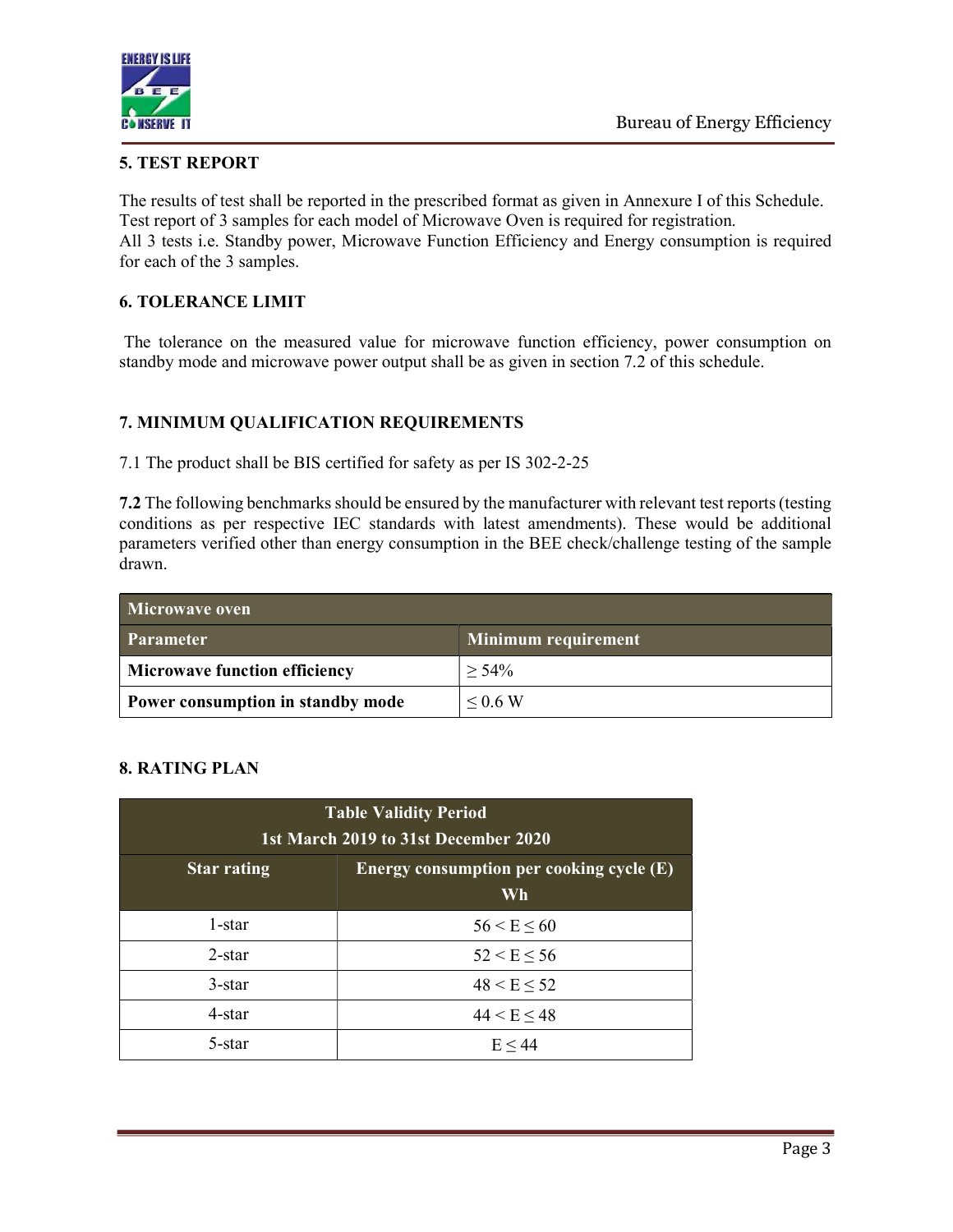

There is no negative tolerance for the Star Rating Bands. All tested products must meet the minimum threshold for each Star rating Band. The scope for manufacturing tolerance and other variations shall be accounted by the manufacturer or permittee while determining the Star Rating of a particular model.

# 9. FEES

- 1. Application fee payable on application for assignment of the authority to affix label is INR 2000/- (Rupees Two thousand only)
- 2. Application fee payable on application for renewal of authority to affix labels is INR 1000/- (Rupees One Thousand only).
- 3. Labeling fee for affixation of label on each unit of microwave oven is INR 20/- (Rupees twenty only)-

# 10 LABEL DESIGN AND MANNER OF DISPLAY

10.1 Placement: The microwave ovens must display the label at the point of sale. The label shall be affixed on the front/side/top of the product. The label shall also be displayed on the packaging.

Label contents:

- Electricity consumption per cooking cycle (Wh)
- Label period
- Appliance type (solo /convection /grill)
- Brand
- Model no. /year of manufacturing
- Capacity
- Rated Power Output

# Material, Dimension and Shape

The label shall be of durable cardboard, or be self- adhesive and shall be cut to one of the outlines shown in figure 1.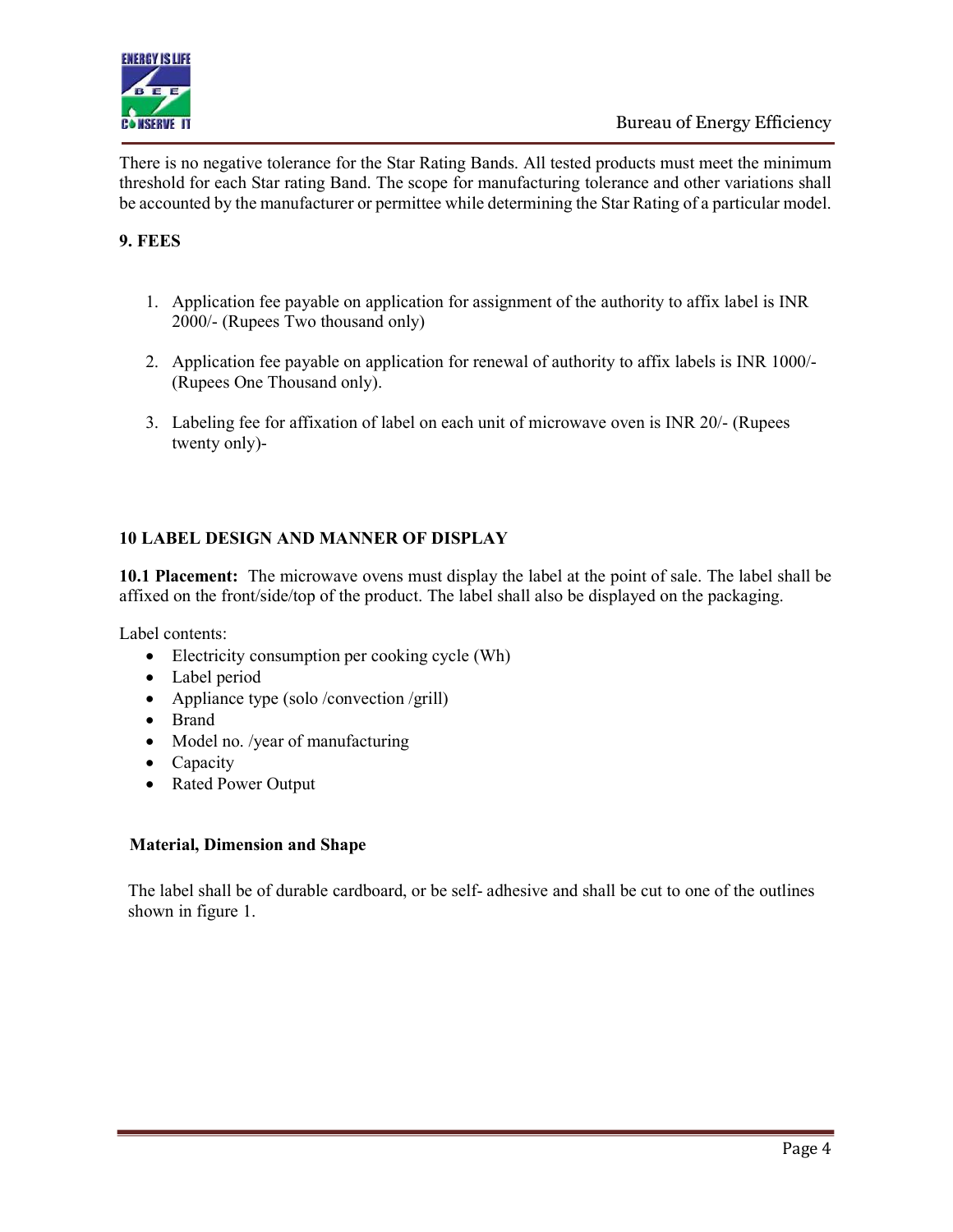

#### 10.3 Sample Label

An example of a printed star label to be affixed on the model is shown in figure below.

Figure 1: Sample Label

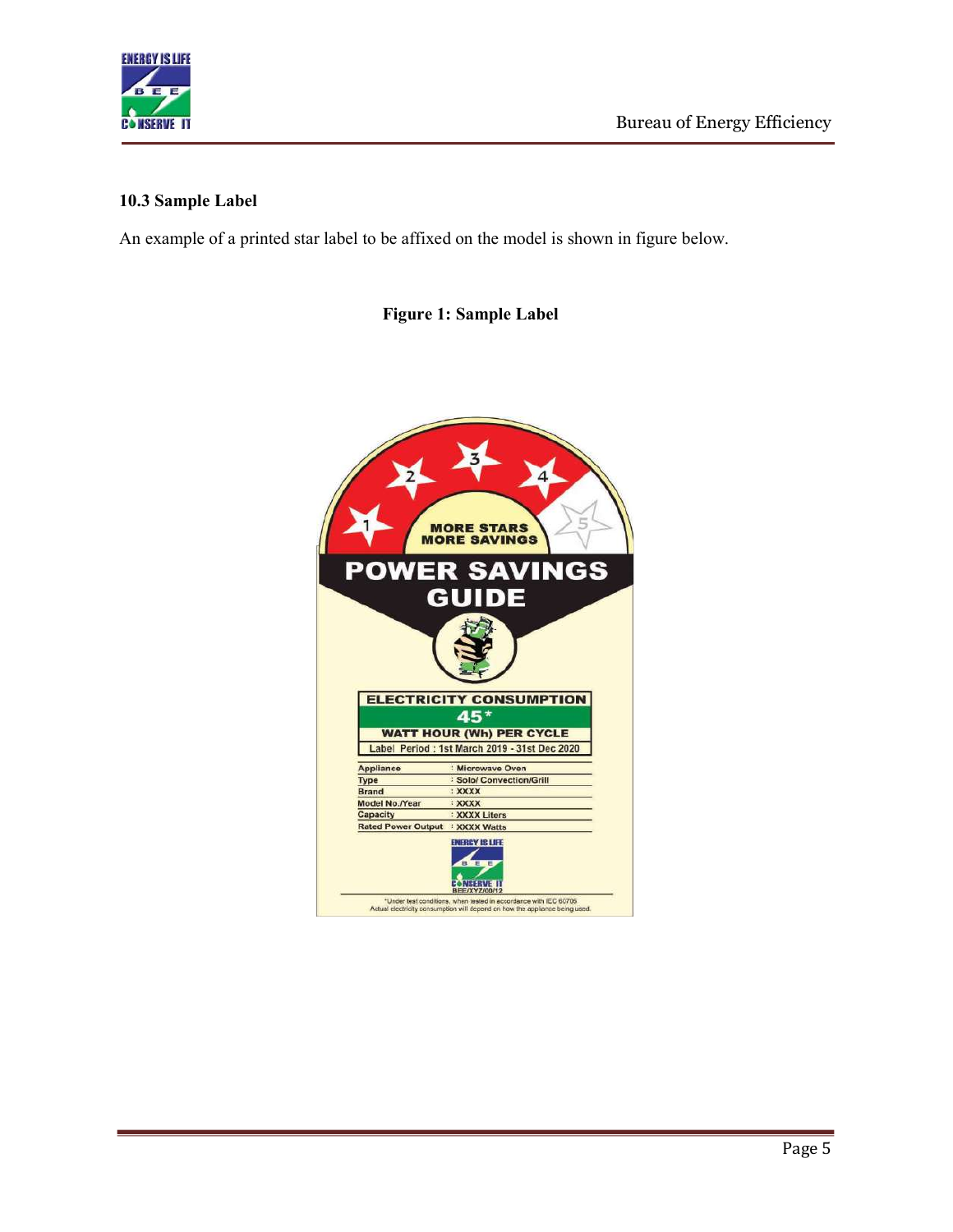

#### 10.5 Color scheme

The label shall be printed as per the color scheme given in figure below.

# Figure 2: Color Scheme for the Label

# Note: CDR File is available on BEE Website (www.beestarlabel.com)

# 11.Check Testing

As described in the operations manual of BEE's S&L program.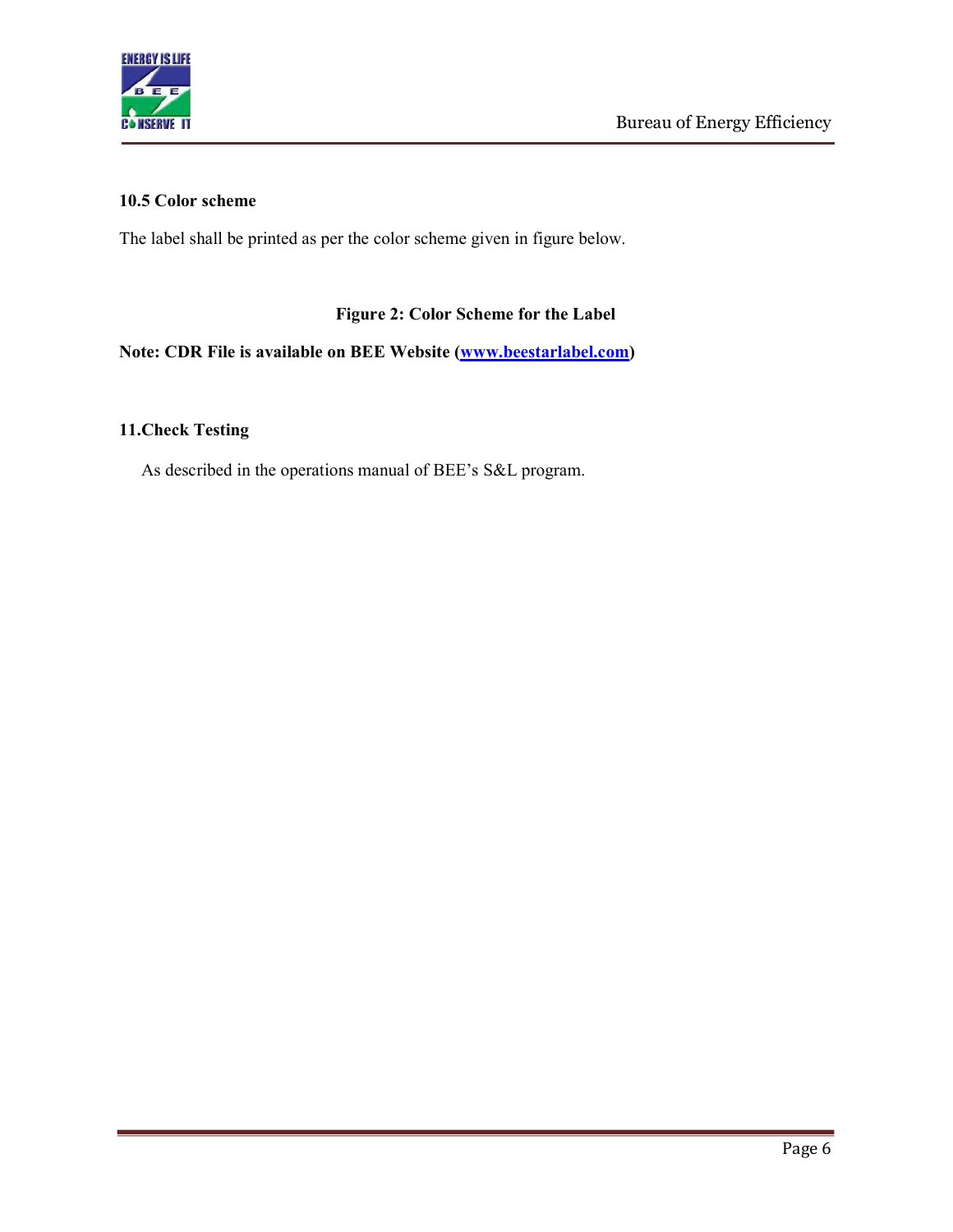

# ANNEXURE I

# TEST REPORT FORMAT FOR MANUFACTURERS LAB and INDEPENDENT LAB

#### 1. General Information /sample details

| Name of Manufacturer        |              |                                            |                                             |               |
|-----------------------------|--------------|--------------------------------------------|---------------------------------------------|---------------|
|                             |              | Test Lab Name, address and contact details |                                             |               |
| Rated power output          |              |                                            |                                             |               |
| Rated voltage/voltage range |              |                                            |                                             |               |
| Rated microwave frequency   |              |                                            |                                             |               |
| Rated capacity/Volume       |              |                                            |                                             |               |
| Serial number of the sample |              |                                            |                                             |               |
| Model number                |              |                                            |                                             |               |
| Family of models details    |              |                                            |                                             |               |
|                             |              | Condition of unit under testing on receipt |                                             |               |
| Date of receipt of samples  |              |                                            |                                             |               |
| Applicable standard         |              | 2014-06 & AMD2:2018                        | IEC $60705:2010 + AMD1:2014$ , Edition 4.1: |               |
|                             |              | IEC 62301, Edition 2.0: 2011-01            |                                             |               |
| Date of<br>Testing          | (Start date) |                                            | <b>End Date</b>                             |               |
| General ambient             |              | Temperature in $^{\circ}C$                 |                                             | $23 \pm 2$ °C |
| condition                   |              | Relative humidity in<br>$\frac{0}{0}$      |                                             | 45-70 %       |
| Date of Reporting           |              |                                            |                                             |               |

#### 2. Details of the Sample tested

| S.  | <b>Test Parameter</b>      | Standard & Clause      | Result (observed |
|-----|----------------------------|------------------------|------------------|
| No. |                            | Number                 | values)          |
| 1.  | Microwaye Power            | Clause 8 of IEC 60705  |                  |
|     | Output                     |                        |                  |
| 2.  | Microwave                  | Clause No. 9 of IEC    |                  |
|     | <b>Function Efficiency</b> | $60705:2010 +$         |                  |
|     |                            | AMD1:2014, Edition     |                  |
|     |                            | 4.1: 2014-06 and AMD:2 |                  |
|     |                            | in 2018                |                  |
| 3.  | Energy                     | Clause No. 14 of IEC   |                  |
|     | consumption for the        | 60705:2010             |                  |
|     | microwave function         |                        |                  |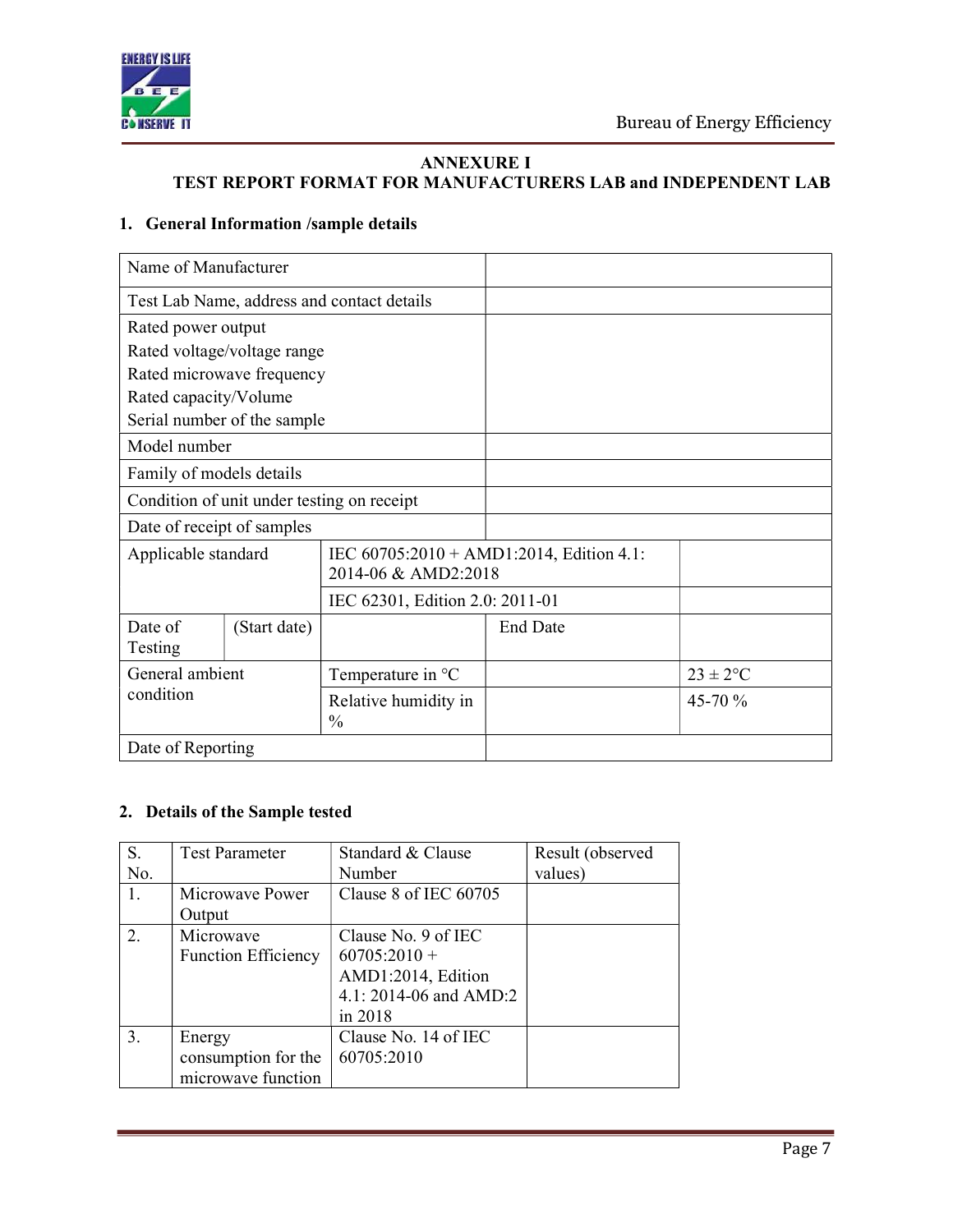

|    |                                     | $+AMD1:2014$ , Edition<br>4.1: 2014-06 and AMD2:<br>2018                                                                           |  |
|----|-------------------------------------|------------------------------------------------------------------------------------------------------------------------------------|--|
| 4. | <b>Standby Power</b><br>Consumption | Clause 15 of IEC<br>$60705:2010 +$<br>AMD1:2014, Edition<br>4.1: 2014-06 and Clause<br>No. 5 of IEC 62301,<br>Edition 2.0: 2011-01 |  |

# 3. Details of each test conducted

# Test No.1- Microwave power input as per clause 8 of IEC 60705

Test methodology adopted: The microwave power output is calculated from the formula:

$$
P = [4.187 \; x \; mw(T1 - T0) + 0.55 \; x \; mc(T1 - TA)]/t
$$

Following data to be recorded:

| Sr. No | Symbols     | Parameters                                              | Observed values |
|--------|-------------|---------------------------------------------------------|-----------------|
|        |             |                                                         |                 |
|        |             | is the microwave power output $(W)$ ;                   |                 |
|        | $m_{\rm w}$ | is the mass of the water $(g)$ ;                        |                 |
|        | $m_c$       | is the mass of the container $(g)$ ;                    |                 |
|        | $T_A$       | is the ambient temperature $(^{\circ}C)$ ;              |                 |
|        | $\rm T_{0}$ | is the initial temperature of the water $(°C)$ ;        |                 |
|        | $T_1$       | is the final temperature of the water $({}^{\circ}C)$ ; |                 |
|        |             | is the heating time (s), excluding the magnetron        |                 |
|        |             | filament heating-up time.                               |                 |

# Test No.2- Efficiency as per Clause 9 of IEC 60705

Test methodology adopted: The energy consumed during the test as per clause 8 is used to determine the Efficiency. The efficiency of the oven is calculated from the formula:

$$
\eta = 100 \frac{Pt}{W_{\text{in}}}
$$

The efficiency is expressed in percentage.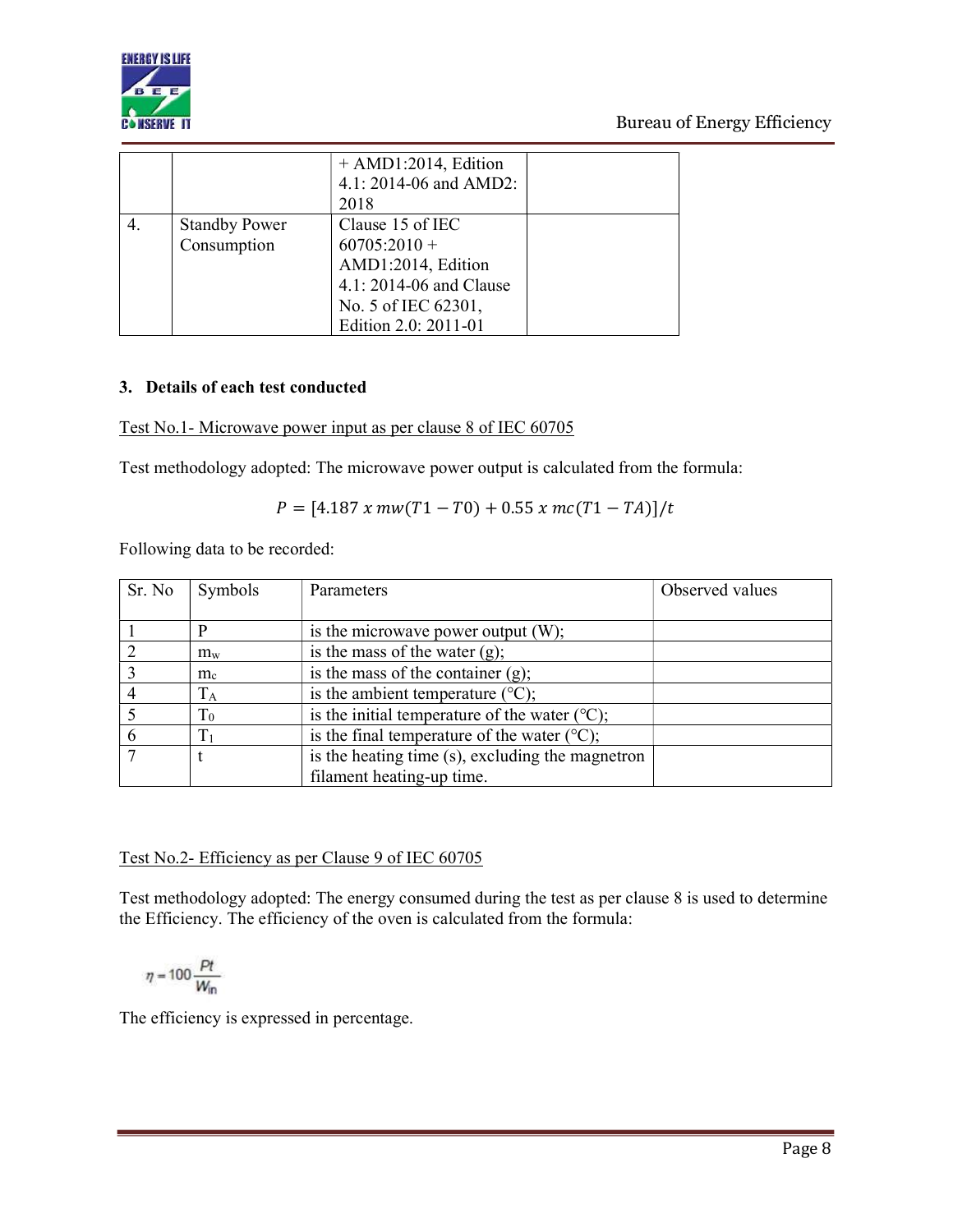

Following data to be recorded:

| S. No. | <b>Symbol</b> | <b>Parameters</b>                        | <b>Observed values</b> |
|--------|---------------|------------------------------------------|------------------------|
|        |               | Efficiency $(\% )$                       |                        |
|        |               | Microwave Power(W) output                |                        |
|        |               | heating time(s), excluding the magnetron |                        |
|        |               | filament heating up time                 |                        |
|        | $W_{in}$      | Input Energy(Wh) including the magnetron |                        |
|        |               | filament heating-up energy consumption   |                        |

# Test No.3- Energy Consumption for the Microwave Function as per Clause 14 of IEC 60705

Test methodology adopted: The test Load was used as per the Table 4 of clause 14.2 of IEC 60705:2010 + AMD1:2014, Edition 4.1: 2014-06. The measurement of energy consumption has been performed as per clause 14.5 of IEC 60705:2010 + AMD1:2014, Edition 4.1: 2014-06 The final energy consumption Wfinal was calculated from the formula:

$$
W_{\text{final, cooking cycle}} = \frac{3. W_{50, s} + 6. W_{50, m} + 2. W_{50, l}}{11}
$$

Following data to be recorded:

A. Measurement of energy consumption for a cooking cycle

| S. No. | Parameter                                                                   | Observed value |
|--------|-----------------------------------------------------------------------------|----------------|
| 1.     | Heating time tlow and thigh (s); including the magnetron                    |                |
|        | filament heating-up time                                                    |                |
| 2.     | Initial temperature $T0$ (°C)                                               |                |
| 3.     | Final temperature Tlow and Thigh $(°C)$                                     |                |
| 4.     | Energy consumption <i>W</i> low and <i>W</i> high (Wh)                      |                |
| 5.     | Test voltage (V)                                                            |                |
| 6.     | Energy Consumption for small load (W50,s) (Wh)                              |                |
| 7.     | Energy Consumption for medium load (W50,m) (Wh)                             |                |
| 8.     | Energy Consumption for large load (W50,l) (Wh)                              |                |
| 9.     | heating time tlow and thigh (s); including the magnetron                    |                |
|        | filament heating-up time                                                    |                |
| 10.    | Initial temperature $T0$ (°C)                                               |                |
| 11.    | Final temperature Tlow and Thigh $(°C)$                                     |                |
| 12.    | Energy consumption <i>W</i> low and <i>W</i> high (Wh)                      |                |
| 13.    | Ambient temperature ( $\rm{^{\circ}C}$ ) at the start of the test (when the |                |
|        | water is positioned in the appliance)                                       |                |
| 14.    | Actual and nominal mass of water $(g)$                                      |                |
| 15.    | Actual mass of the water (g); $(mw)$                                        |                |
| 16.    | Nominal mass of water (275 g, 350 g, 1 000 g); (mw,n)                       |                |
| 17.    | Actual mass of the container $(g)$ ; $(mc)$                                 |                |
| 18.    | Initial temperature of the water ( $\degree$ C);(T0)                        |                |